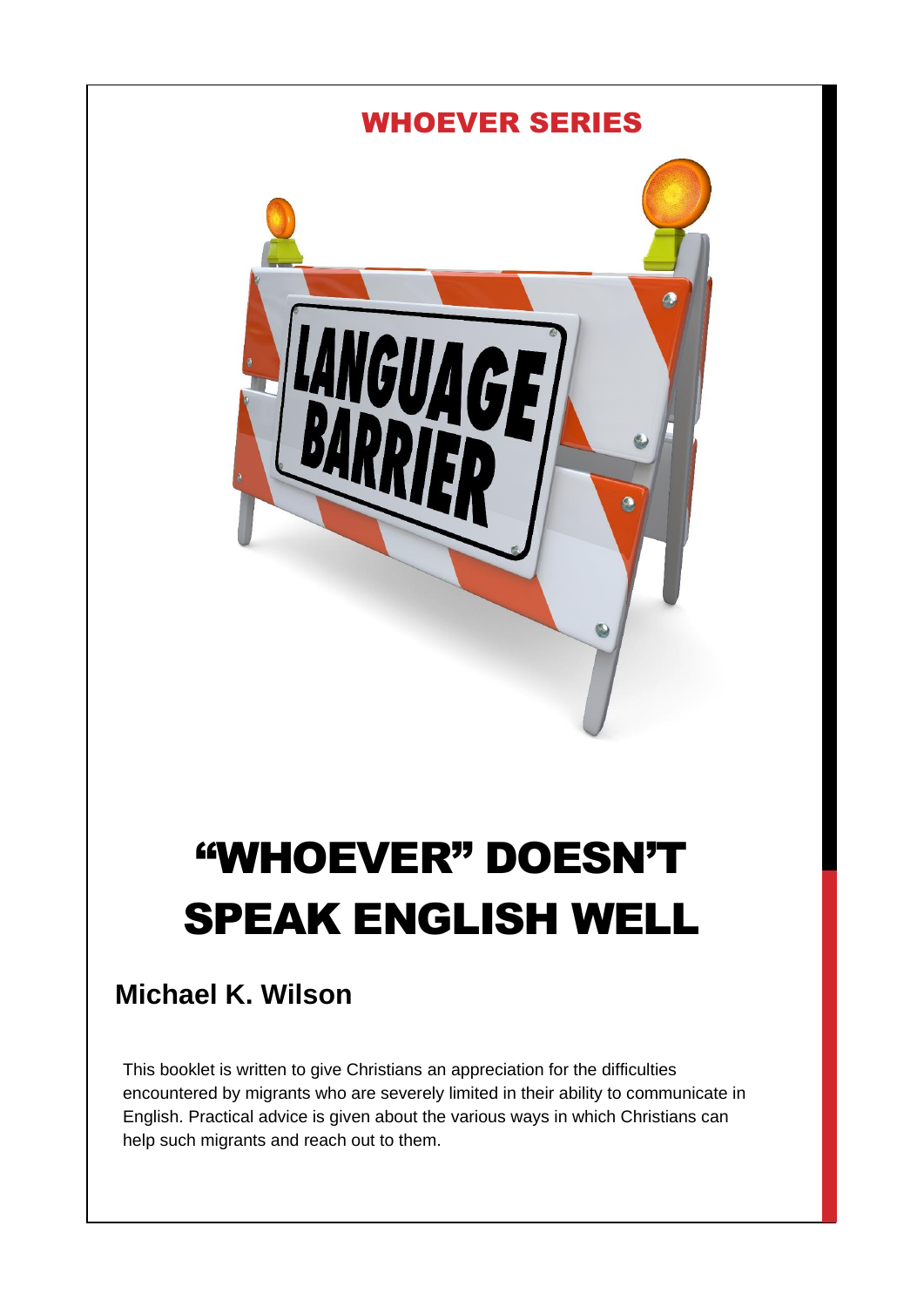## **"WHOEVER" DOESN'T SPEAK ENGLISH WELL WHOEVER SERIES**

#### *Facing the Challenge*

#### **A Land of Many Languages**

There are 5000-6000 languages spoken on earth, depending on where one draws the line between a language and a dialect. Over 200 of these are spoken by more than a million people each. About 2000 languages are now spoken by fewer than 1000 speakers each. There are about 200 surviving Australian languages. More than half of these are spoken by fewer than 10 people each.

In one out of every four homes in Australia you will hear a language other than English being spoken. Make that over one in three for Sydney and Melbourne. Indeed, there are now many metropolitan suburbs where English is not the most common language spoken at home.

Some new migrants are competent English speakers, even though they come from non-English speaking countries. Many who come from the Indian subcontinent are illustrative of this. But many arrive speaking little or no English.



# "WHOEVER" YOU ARE…

"For God so loved the world that he gave his one and only Son, that whoever believes in him shall not perish but have eternal life" (John 3:16).

Whoever you are:

- God loves you
- Jesus died for you
- Believe in Jesus
- Receive life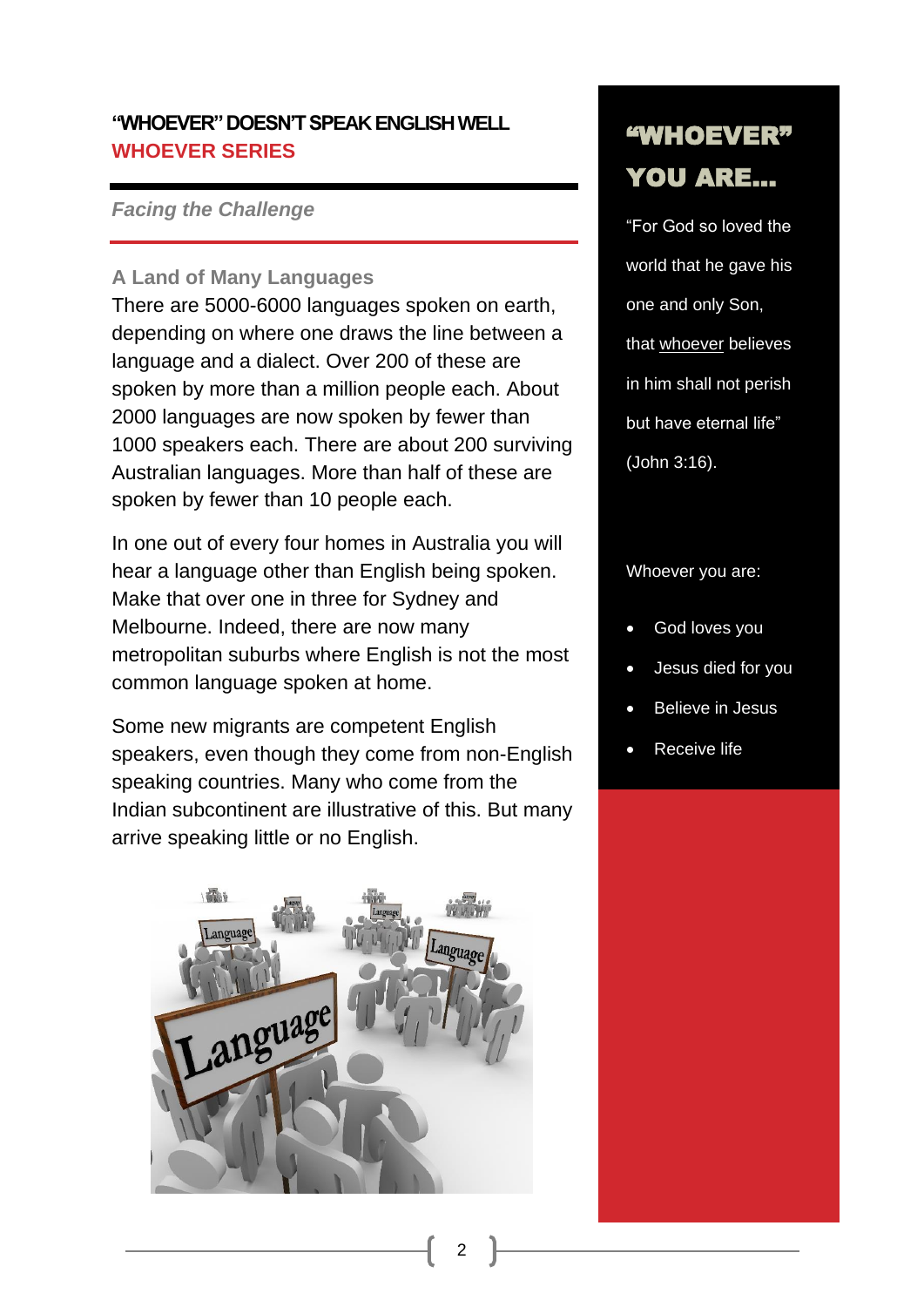## **The Impact of Age on Language-Learning**

Babies and children learn language in very natural contexts involving considerable social interaction. But mature-aged migrants who enter Australia with limited ability to speak English are not like babies who enter the world. For most there will not be a comparable natural environment involving high levels of social interaction with native language speakers. Those who arrive as children or young adults are likely to have much more natural opportunity for such language development. Add this to the often greater capacity of younger people to learn new things and we can appreciate how very difficult it is for older migrants to make significant progress in learning English.

## **JUST KIDDING**



What happens to such migrants if they continue to have very limited English-speaking ability? Inability to speak English places clear limits on a migrant's employment opportunities and ability to engage with the mainstream Australian way of life. It may prevent migrants from accessing health care services.

Unless migrants can substantially improve their English-speaking ability it is almost inevitable that they will become heavily dependent on the community of those who speak the same heart language as themselves. Isolation and

impoverishment are consequences – difficulties that probably will impact most seriously on women.

Even with competent guidance it takes hundreds of hours for migrants who come with poor English to learn to speak English with reasonable fluency. One Canadian survey indicated it takes a migrant an average 900 hours of tuition to reach basic fluency in English. It has been estimated that it takes Australians between 1200-1500 hours of instruction to learn Japanese or Mandarin Chinese, about double the time needed to learn German or French. People from Asian countries often require about the same length of time to learn English.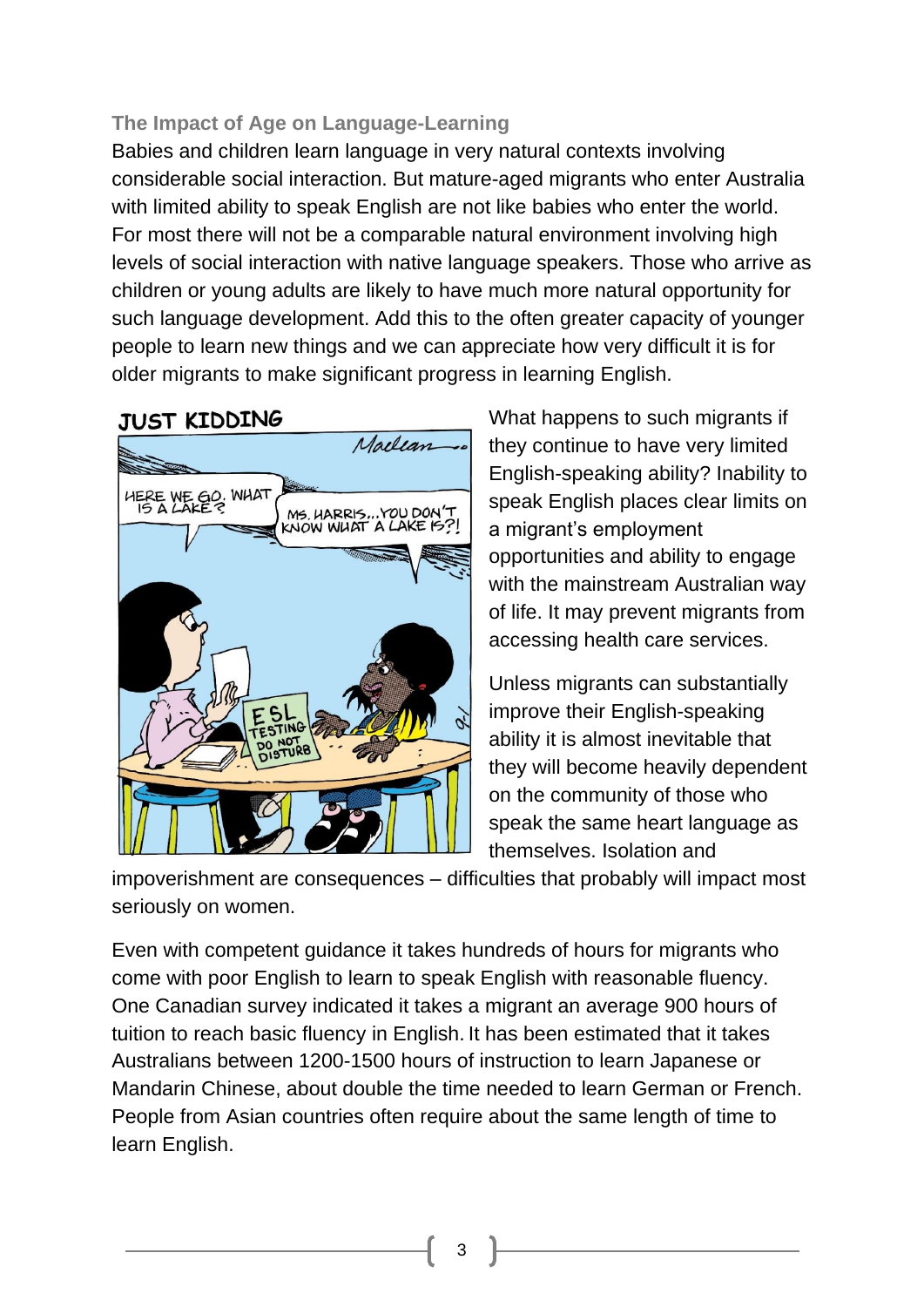**Language and Inter-Generational Relationships** The impact of age differences on language-learning ability tends to create problems between the first and second generations. It often happens that children end up interpreting for their parents. In many cultures this itself engenders a sense of shame.

A Czech proverb states: "Learn a new language and get a new soul." Our identity is very much tied up with the language we speak. For migrants who can't speak English well it is impossible to capture the essential spirit of Australian culture. Because of their concern for their children this often causes them to be fearful, overly protective and conservative. At the other end of the scale, the younger folk have a much better feel for Australian culture and for what is acceptable and unacceptable behaviour. As Christians we are very much aware of what is wrong with our own culture. But even when the children of young folk try to live within the parameters of normal, healthy Australian modes of behaviour they often feel that misunderstanding parents are imposing unreasonable restrictions.

The vast majority of our world's people believe that their own culture is superior to all others. That is, people are naturally ethnocentric. First generation migrants are no exception. If their children had grown up in the country and society from which these migrants came it would be expected that they would share the culture of their parents, along with its values and ways of behaving and relating to others. Tensions often develop, when first generation migrants in Australia try to raise their children to share the culture they themselves have known since birth. They instinctively know that their children need to speak the same language if they are to grow to share the same culture.

As Goethe observed, "Language is the dress of thought." Migrants' ability to express their thoughts to

# Importance of Heart-Language

*"If you talk to a man in a language he understands, that goes to his head. If you talk to him in his language, that goes to his heart." Nelson Mandela*

*"Language is the dress of thought." Goethe*

*"The limits of language are the limits of my world." Wittgenstein*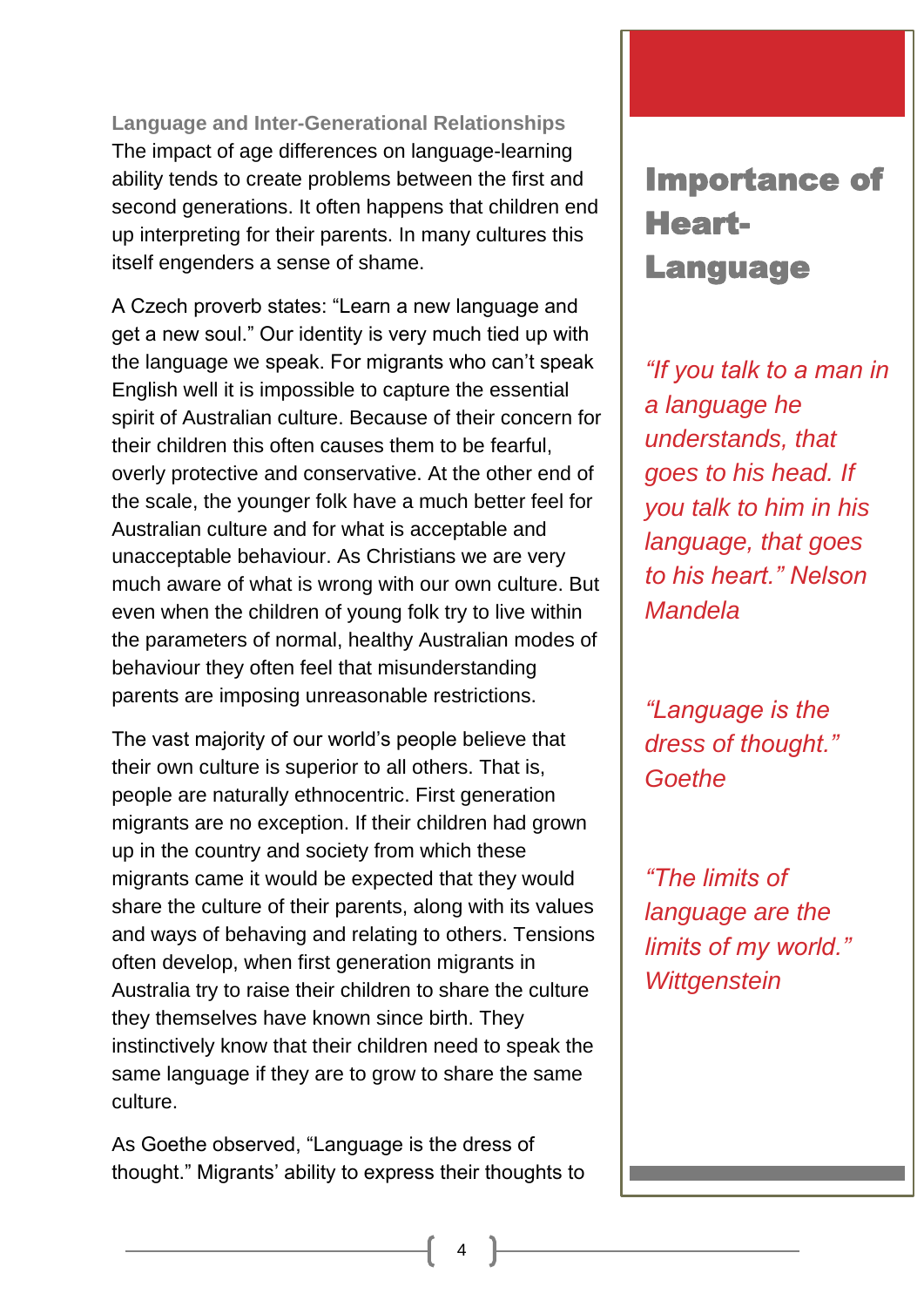English-speaking Australians is frustrated by any deficiencies in their Englishspeaking ability. Now that these migrants are living in Australia this also means that they experience frustration in communicating with their own children if their children only speak English and cannot speak the language of their parents well. We need to appreciate that language does not merely contain and reflect ideas. It may be too much to say it shapes the way we perceive and think about reality but it certainly profoundly influences our perspectives and understanding.

For example, if the children of Greek Orthodox parents in Australia grow up speaking Greek well then they are much more likely to share a great deal in common with their parents. But the children of many migrants are first and foremost English-speakers and speak the language of their parents poorly or perhaps not at all. In this case there will almost inevitably be considerable cultural disparity between the generations.



**Discouragements to Language-Learning** Why don't many migrants make a greater effort to learn English? Some migrants have put in many hours but have been dispirited by their lack of progress. Since social interaction is crucial for language, migrants will be at a disadvantage especially if they are of a retiring or introspective nature.

Human nature being what it is, people tend to avoid the possibility of experiencing embarrassment and humiliation that may come from making mistakes in what they say. Migrants may also be deterred by responses they receive, or believe they are receiving, from mainstream

Aussies. Many migrants and refugees are highly intelligent people who have occupied key positions of employment and status in the countries from which they emigrated. Indeed, many already speak more than one language even though they don't know English and that's more than can be said for most born and raised in Australia! However, because of their inability to speak English, migrants now find themselves being treated as though they were children. For example, they hear Aussies speaking extra slowly to them with raised voices.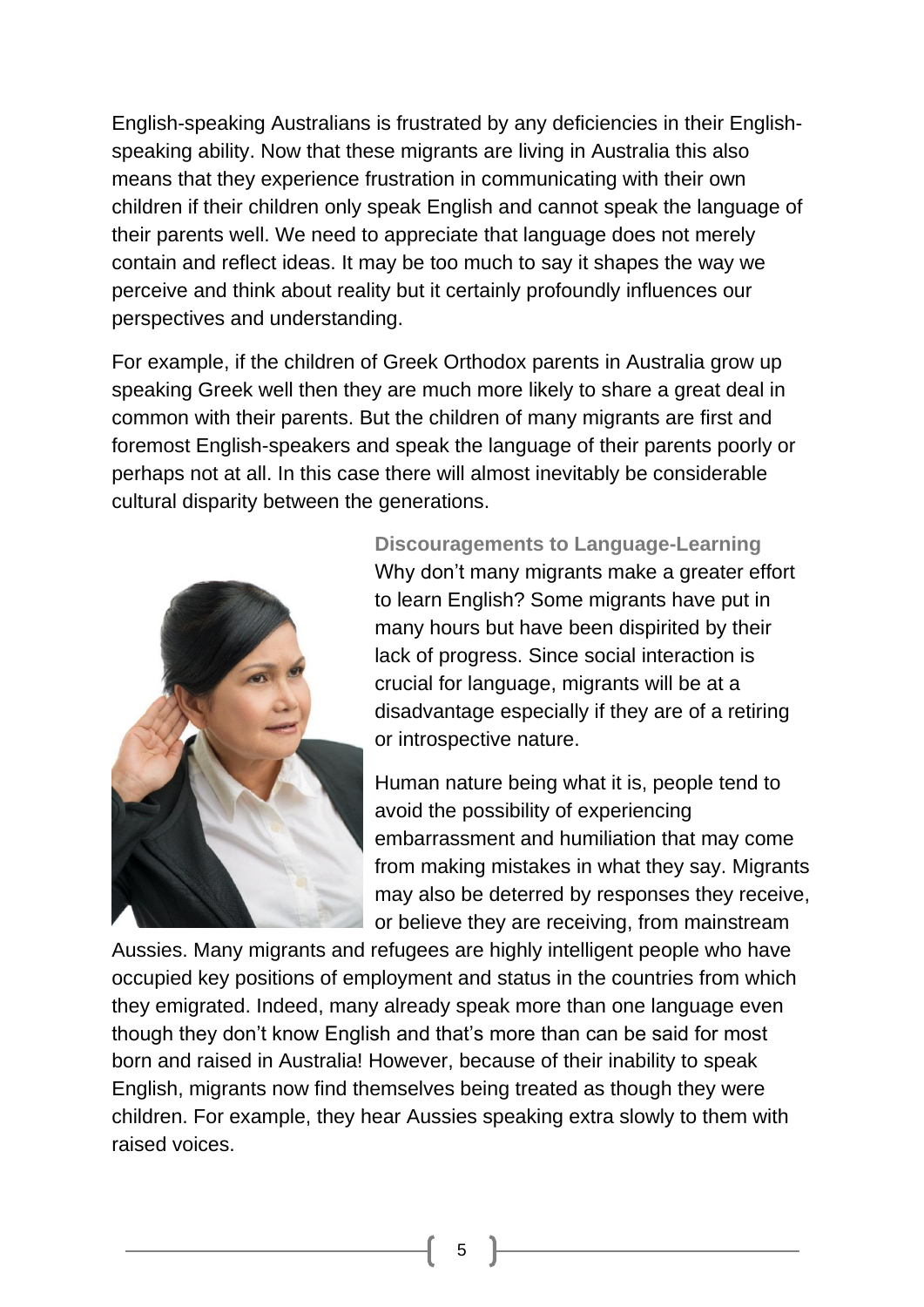#### *The Biblical Challenge*

The Tower of Babel incident (Genesis 11) describes how God thwarted godless unity by confusing languages. In the preceding chapter we find *The Table of Nations*, which treats ethnic and linguistic diversity as an outworking of God's creation purpose. Indeed, one of the things stressed in the Tower of Babel account is that the builders' plans were diametrically opposed to God's revealed will. So, when we read the two passages together we properly conclude that God was not merely judging the Babel builders. He was also sweeping aside their resistance to his plan for people to spread and fill the earth (Genesis 1:28). Paradoxically, linguistic and ethnic diversity are as much blessings of God as they are a result of human hubris.

## *Accepting the Challenge*

In medieval Britain a knight challenged another knight or enemy to a duel by throwing down one of his gauntlets (gloves) on the ground. The opponent picked up the gauntlet to accept the challenge. Faced with the challenge of ministering to people who are still learning English, many churches are refusing to pick up the gauntlet. They have chickened out rather than accept the challenges that language barriers pose. For example, because we can't speak a particular language we treat the matter of reaching certain people with the gospel as the responsibility of those Christians who do speak that language. Certainly encourage such Christians to spearhead such ministries. But pick up that gauntlet when it is plain that otherwise these precious people will be left without opportunity to respond to the wonderful life-giving offer of the gospel of grace.

There are many practical ways of rising to the challenge:

*Demography*: Become familiar with the languages that are spoken in your church's locality. The ABS (Australian Bureau of Statistics) website [\(www.abs.gov.au/\)](http://www.abs.gov.au/) now makes this information easily accessible and in great detail. This site even enables a church to identify the languages spoken in a small block of streets.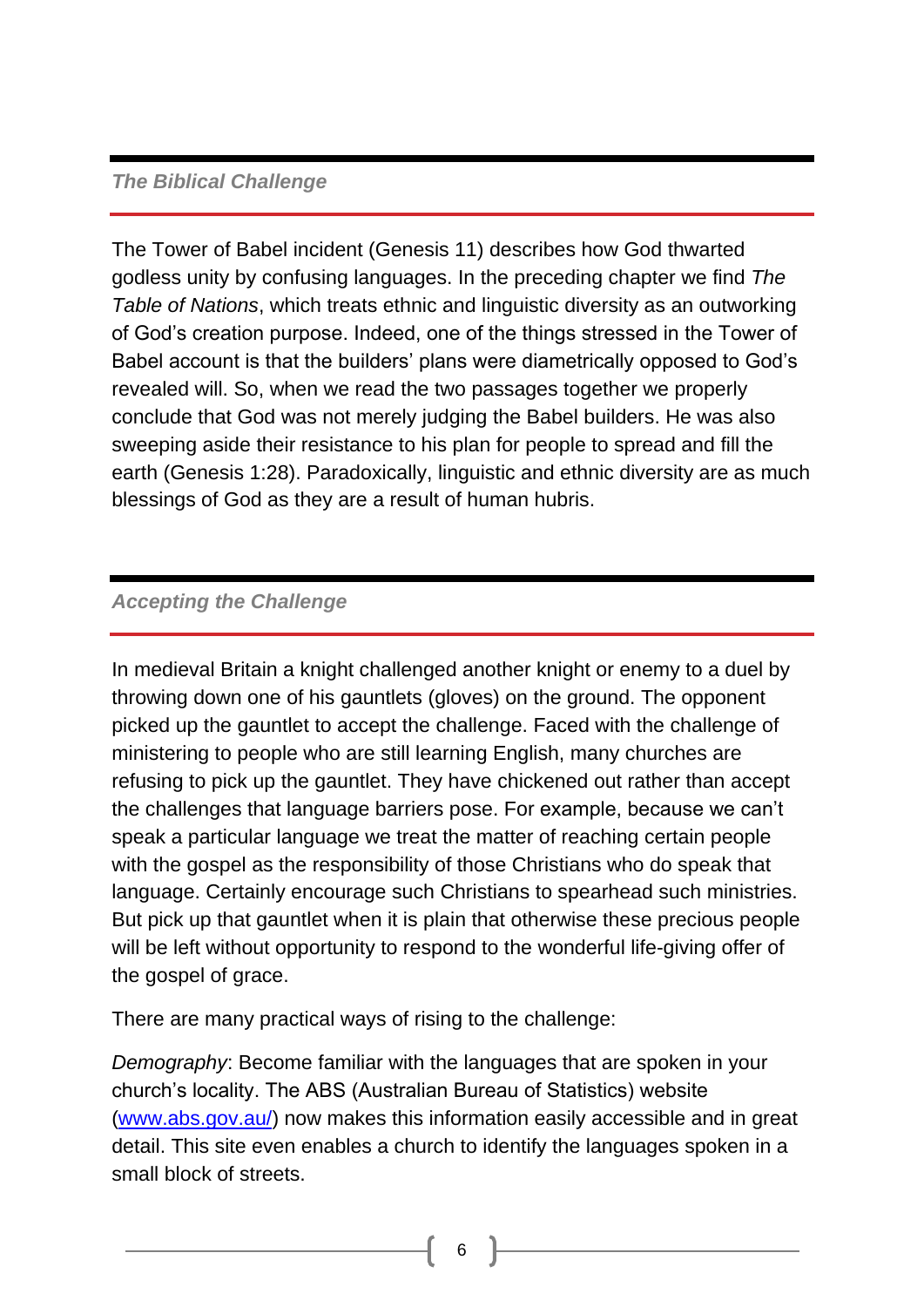*Language resources*: Acquire well-attested gospel materials in strategic languages. Copies of single gospels are of particular importance. Include, where possible, DVDs and mp3s. Many find *The Jesus Video*, now available in many languages, to be a very useful tool. In ministry to Muslims the DVD *More Than Dreams* has proved to be very effective.

Be wise in deciding whether to charge or not when distributing resources. Some Muslims have received a negative impression of Christianity when large quantities of free gospels have been distributed. Why? Because many of these hand-outs ended up littering pavements and piled up in rubbish bins. To Muslims it is unthinkable that their holy book should be treated in such a way. Sometimes materials can be left with the person concerned and collected later (this also provides opportunity for discussing the material).

Leave multilingual materials, where appropriate, in waiting areas and other centres where the community congregates, e.g. surgeries and hairdressers' salons, second-hand clothing shops such as ANGLICARE Op Shops, Salvation Army and St. Vincent de Paul centres, local Community Information centres and local shops which sell ethnic products.

Materials in many languages are available from the Australian Bible Society; Bible League; Campus Crusade for Christ; LIFE Ministries; European Christian Mission; The Pocket Testament League; and Scripture Gift Mission.

*Signage*: Church signage helps people sense that the church is relevant to them. Use not only English but also target languages. Make known any language facilities that the church offers, such as ESL classes or tutoring or help with form-filling.

*Visitor's Pack*: If there is one language that is especially spoken in the locality or by those who visit the church, then prepare a visitor's pack for such people, arranging for it to be translated and printed in that language. It is advised that the pack contain not only essential information about the church but also about government and community services available for migrants and refugees.

*Greetings*: People are usually delighted if you are able to say even a few words in their language. At the very least, learn to greet your non-English speaking background contacts in their language.

7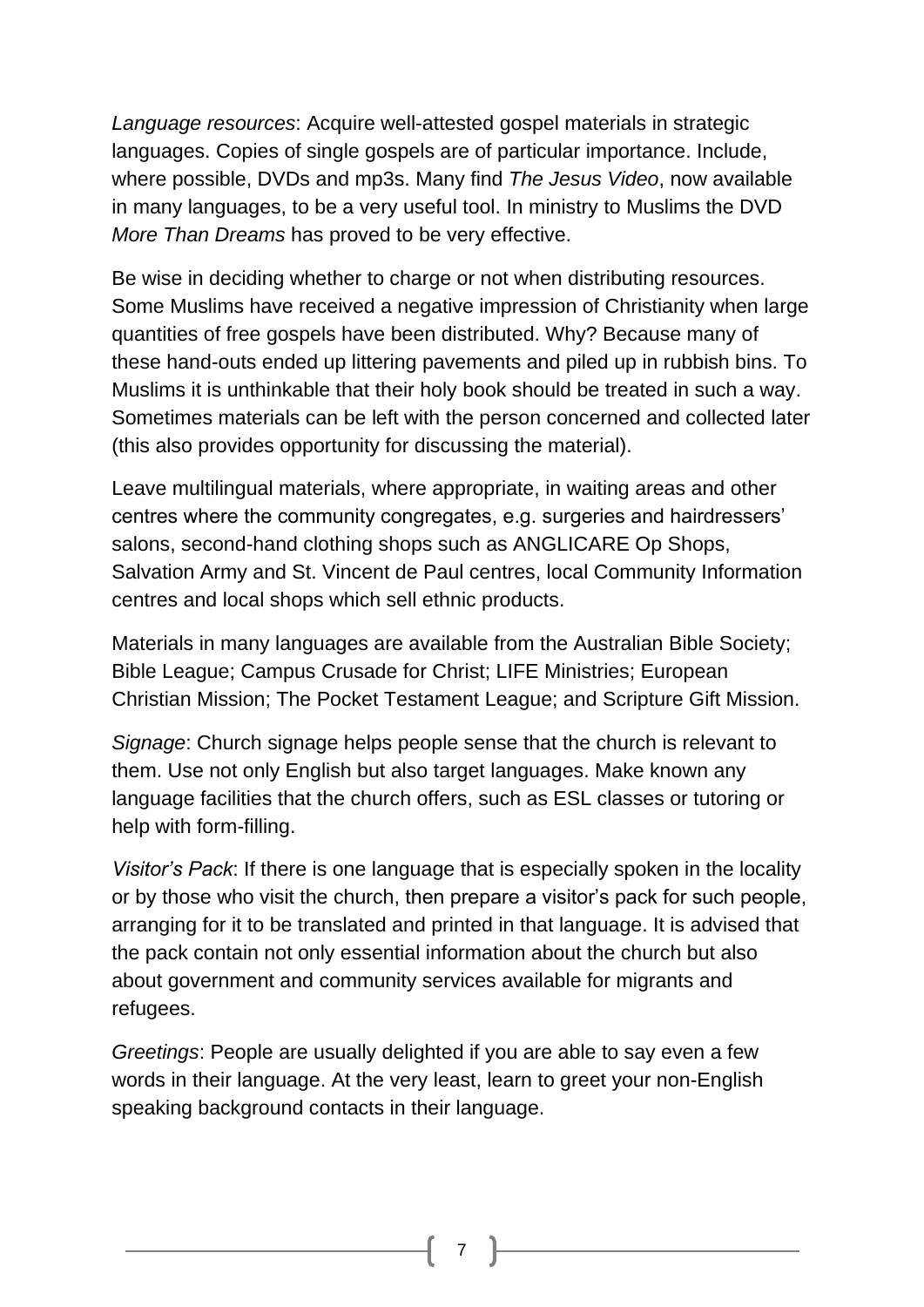Some examples of how to say "hello" in other tongues:

| Arabic                                              | al-salaam a-alaykum                |
|-----------------------------------------------------|------------------------------------|
| Bosnian, Croatian                                   | zdravo                             |
| Chinese                                             | ni hao                             |
| Farsi                                               | salaam                             |
| Greek                                               | kalimera (Kah-lee-MEH-rah)         |
| Hindi                                               | Nah-mah-STAY                       |
| Indonesian                                          | selamat pagi (seh-LA-maht PAH-gee) |
| Italian                                             | ciao                               |
| Japanese                                            | konnichiwa (Koh-NEE-cheewah)       |
| Korean                                              | an-nyung ha-se-yo                  |
| Spanish                                             | Hola (OH-lah)                      |
| Tagalog (Filipino)                                  | kamusta                            |
| <b>Turkish</b>                                      | merhaba (MER-ha-ba)                |
| Vietnamese                                          | chao                               |
| Muslims use a universal greeting: al-salam alaikum. |                                    |

*English language classes/groups*: Some churches have Bible study groups that use easy English and/or run English as a Second Language (ESL) conversation classes. For many churches this latter strategy is very viable. It only takes a few volunteers to form a team. Not all in the team need to be directly engaged in teaching, since there will be a need for various forms of support. It is not wise to have a class dominated by one person who does all the teaching. Well-run classes make sure that over 60% of all talking is done by the students themselves. Support from church leadership and ownership of the ministry by the church is vital for sustainability of such ministry. The church also needs to consider how to smooth the way for amenable persons to make the transition from ESL into the wider life of the church community.

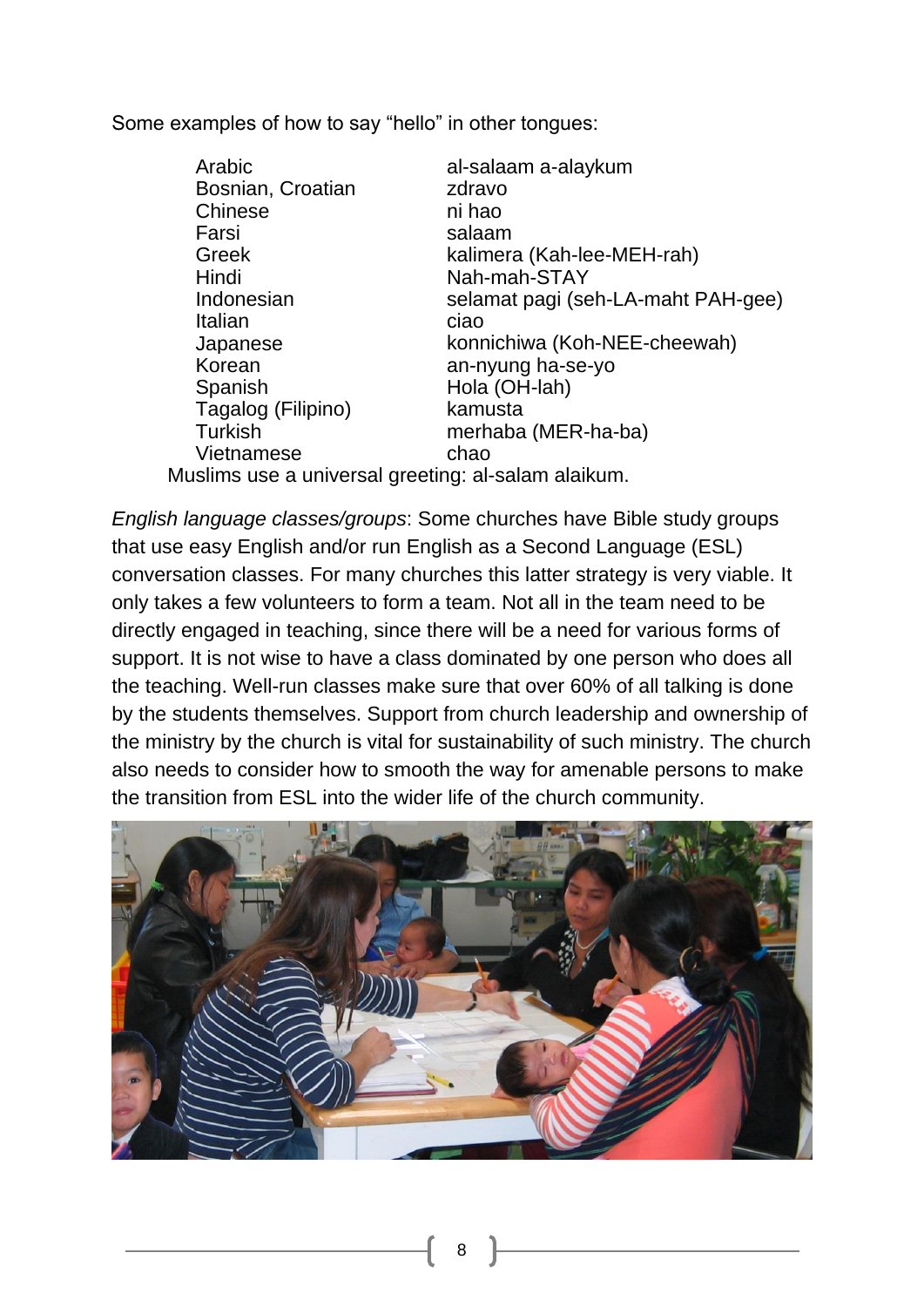*Bi-lingual worker*: Some churches engage a ministry worker, either volunteer or paid, who speaks the language of those the church is seeking to reach. This person must be respected by those people. Don't appoint someone simply because the worker speaks the language.

*Sensitivity to illiteracy*: Some migrants come from societies where booklearning has not been part of their upbringing. In their homes you will find it hard to locate a book. Some migrants are completely illiterate. It can be alienating for such folk if the moment they arrive at church they have literature put in their hands.

*Visuals*: If significant numbers of folk visiting your church have limited Englishspeaking ability, then make a special effort to use visuals to enhance comprehension. Project the words of songs onto the screen, along with the outline of the sermon and perhaps some of the key points being made. Some churches give copies of the sermon to migrants so they can read this in sync with the actual delivery of the sermon. But it may well be more advisable to hand these copies out at the end of the service. The English-learning ability of migrants is better developed if they learn to listen to the sermon being spoken at a reasonably normal speed and then read the script afterwards.

*Language spot in the service*: One church has a five minute spot each week prior to the sermon, to focus on a key word to be used in the sermon. This was especially, but not exclusively, for the benefit of non-English speaking background people. The word would be projected on to a screen, a definition given, and sentences used showing the sense of this word.

*Sitting alongside migrant visitors*: Here a welcomer introduces a visitor to another church member who ushers the visitor to a seat and sits alongside. In the case of non-English speaking background visitors who are unfamiliar with church services it is a great help to have someone showing them how to use the hymn book, find the Bible passage and explain basic things.

*Bilingual ministry*: This might take the form of a bilingual Bible Study or church service. Thought must be given as to how translation will be made (e.g., directly, or through headphones).

*Learn another language*: If practicable enable clergy, a ministry worker or some of the congregation to learn the language of a people group you are seeking to reach.

9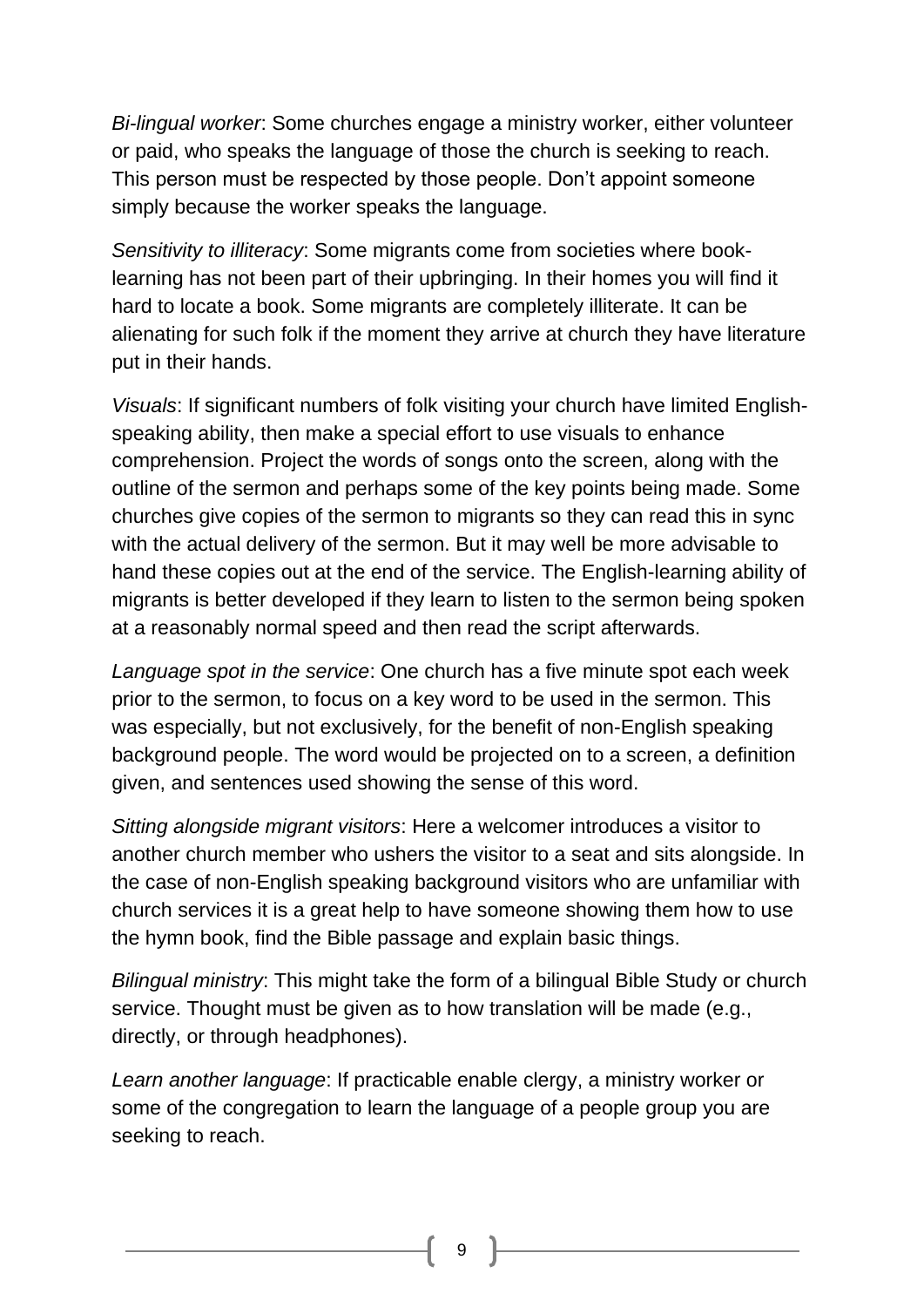*Take time to listen*: If someone speaks with a strong foreign accent don't assume you cannot communicate with him or her. Listen with patience. It greatly encourages those struggling with English to find a listening ear.

*Social engagement*: Include such migrants in social events that are not language-intensive and will allow them to enjoy friendship and the experience. There are many possibilities, e.g. bush walks, bus or ferry trips and other outings. It will help these migrants to enjoy the time all the more if there are others with them on the trip who speak their language.

Why not arrange to go shopping with your migrant friend or perhaps ask to be shown how to cook some of your friend's favourite dishes?

*Finding the right church*: Some migrants, despite having very limited Englishspeaking ability, join English-speaking churches. Perhaps they want to identify with mainstream Australian culture or do this for their children. If migrants with limited English are Christians then, for the sake of their spiritual formation, we will sometimes want to help them find a suitable church that worships in their language.

**Useful Resources**

ESL Resources:<http://www.facetofaceintercultural.com.au/esl-resources/>

Aussie ESL (Judy Rowlands):<http://www.aussieesl.com/>

Omniglot. The Online Encyclopedia of Writing Systems and Languages: <http://www.omniglot.com/language/phrases/index.htm>

Jennifer's Language Page: Greetings in more than 2800 languages: <http://users.elite.net/runner/jennifers/>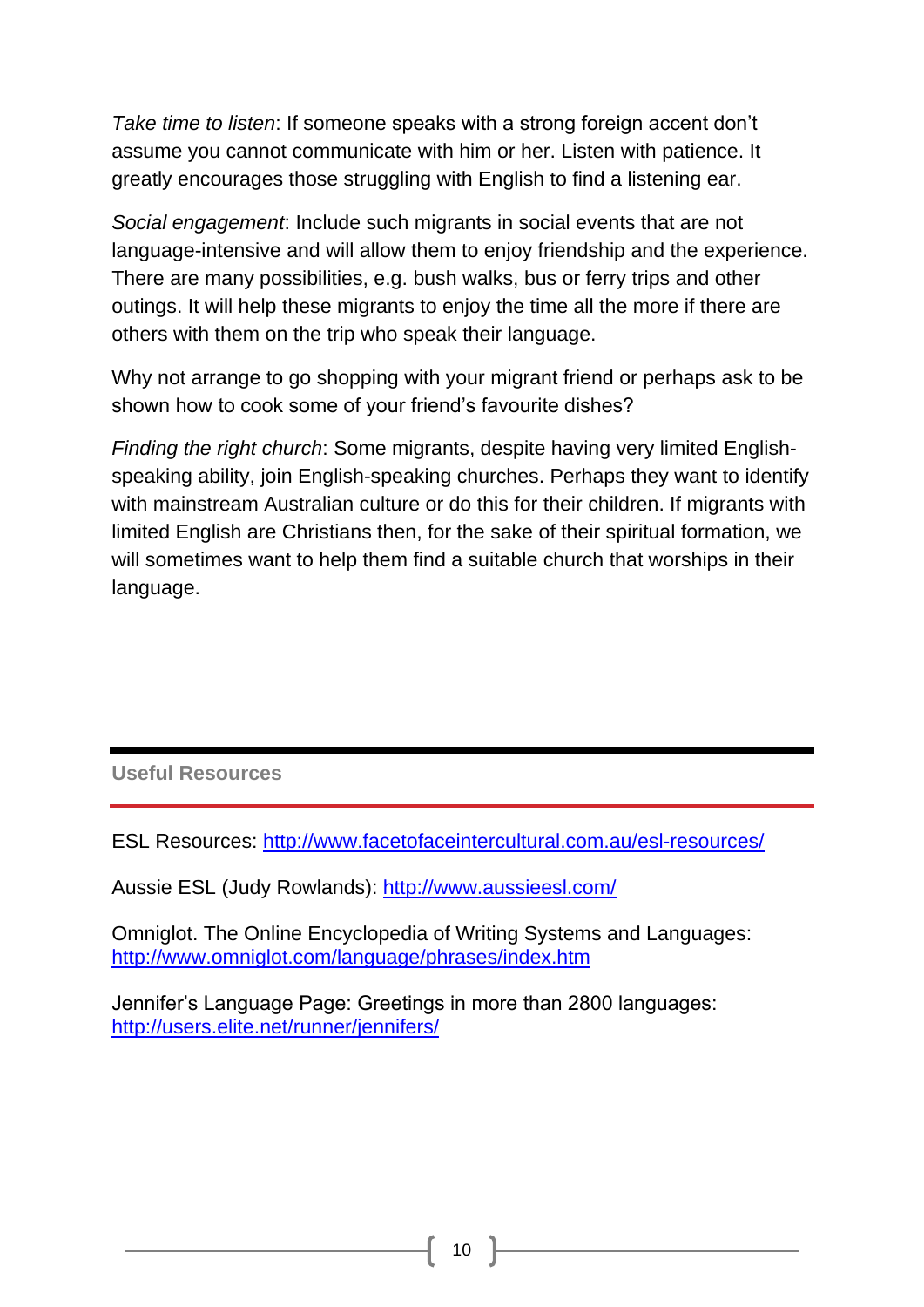#### *Questions*

- 1. What languages are spoken in the area accessible to your church?
- 2. What scope does your church have to minister to the people who speak these languages?
- 3. In what ways does your church make special provision for those who have limited English-speaking ability?
- 4. What else might your church do to be more effective in ministering to those with limited English-speaking ability?